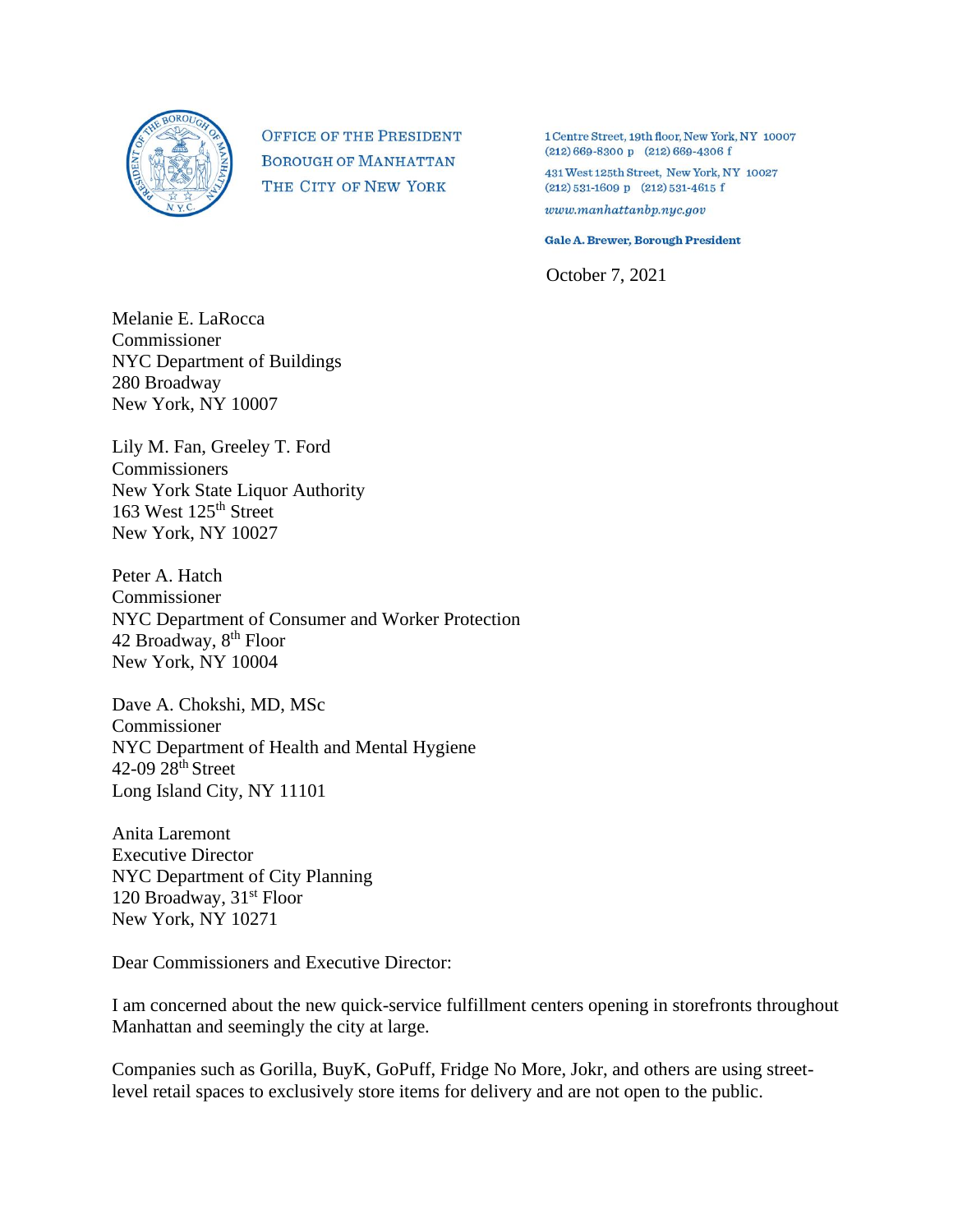I believe that these centers fall under Use Group 16D. Use Group 16D is only permitted in certain areas in Manhattan (areas with M1, M2, M3 and C8 zoning). However, these sites are opening in areas where that zoning does not apply. In addition, some of these establishments sell beer, requiring SLA licenses that don't seem to be publicly displayed. I am attaching a list of addresses of some of these centers that I've been able to easily identify.

I am concerned that these services compete with existing supermarkets, bodegas and other food and beverage establishments, and occupy spaces that are now no longer available to the public. They deaden our streetscapes, as windows are sometimes papered over and there is no ability to actually enter and shop, thereby reducing foot traffic, which ultimately impacts adjacent small businesses.

While there continue to be food deserts in Manhattan, these companies are not serving those areas; instead, most are opening where there are already many grocery options.

Please let me know if your agency is aware of these new centers, if they are compliant with existing zoning, health and liquor regulations, and what enforcement mechanisms can be used to regulate them.

Thank you in advance for your assistance.

Sincerely,

gal

Gale A. Brewer Manhattan Borough President

Enclosure: